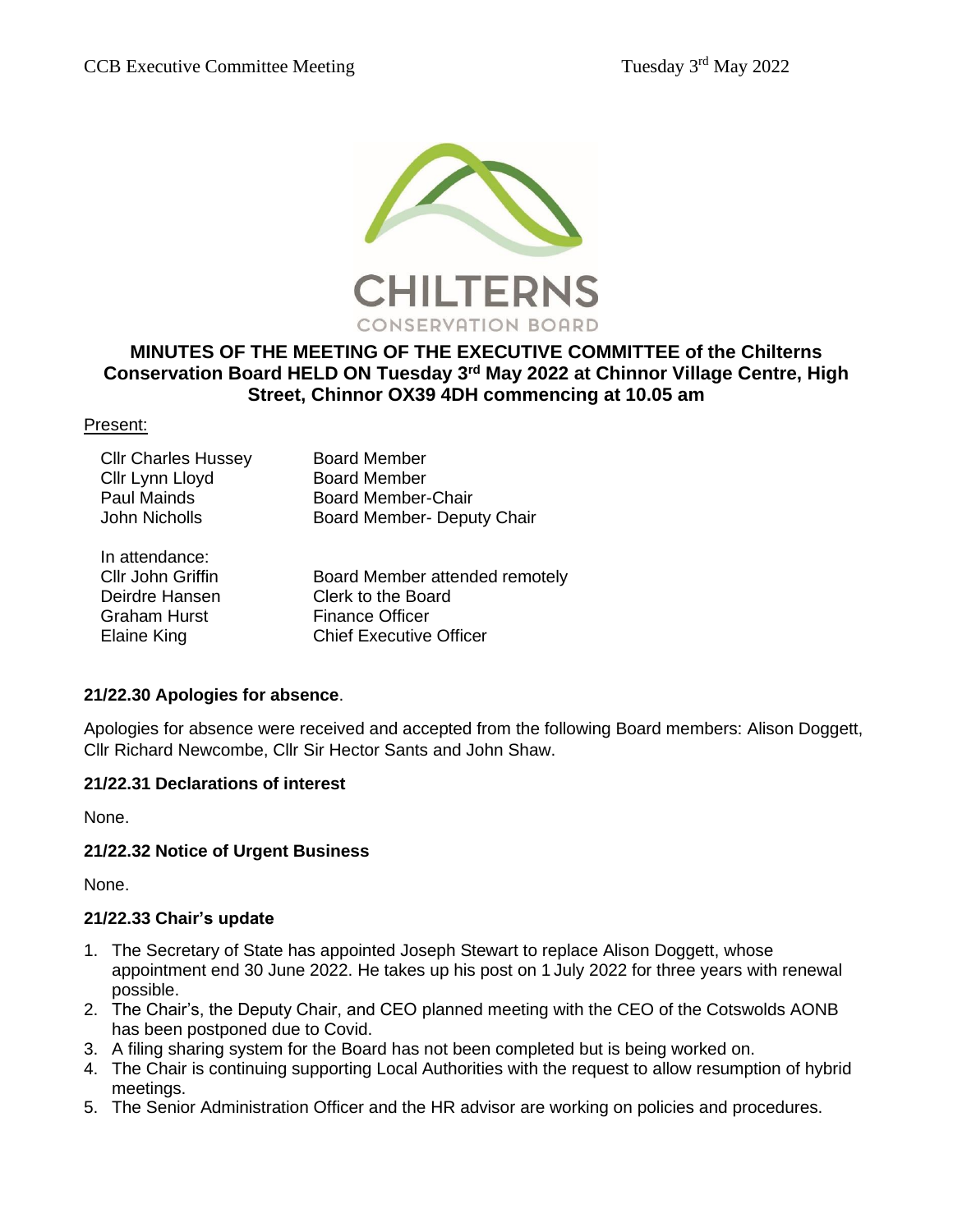- 6. The Finance Officer was asked to let the Committee know when the money donated by a former volunteer is allocated.
- 7. The Chair is assisting with the Mend the Gap Programme.
- 8. The Chair had attended a reception for the Chilterns Landscapes Art Exhibition organised by Chalk Cherries and Chairs hosted by the Wycombe Museum. The exhibition had been a great success, with very diverse attendance, a job well done. He was advised that a Lace-making Taster Day was coming up next.
- 9. He takes part in meetings of Natural England's management advisory group for the Boundary Extension every two weeks, along with CCB staff.
- 10. He meets with Geeta Ludhra on EDI.

### **21/22.34 Review notes of previous briefing (01/02/22)**

The minutes of the meeting of 2<sup>nd</sup> November 2021 had been reviewed at the briefing 01/02/22 and were approved as a true record following the correction of a typing error.

The notes of the briefing 01/02/22 were reviewed, approved as a true record, and signed by the Chair.

### **21/22.35 Matters arising**

All covered in the agenda.

### **21/22.36 Chief Executive's update**

- 1. The CEO reported that the CCB had submitted its response on the Glover Review. The response had required an enormous input from staff, Board members in particular the Planner.
- 2. The CEO and Chair had met with the Chairs and Policy leads from Natural England, Historic England, the Heritage Lottery Fund and Chiltern Rangers on 20<sup>th</sup> April. The CEO and the Hillforts Project Manager had given a presentation and our Board member and MD Chiltern Rangers, John Shaw, had driven the group around the various Chilterns projects. Our guests were amazed, impressed, and had enjoyed the day. It has done wonders for the profile of the CCB.
- 3. She meets regularly with Martin Tett, Leader Buckinghamshire Council.
- 4. She is aware that she needs to improve her contacts with more Leaders and CEOs of the other Local Authorities in the Chilterns. She will pick up on conversations with SODC and thanked Cllr Lynn Lloyd for her introductions.
- 5. The admin team is consolidating and working well.
- 6. The new website launch is planned for late summer. The CEO confirmed that the Board will be invited to road test it before the launch.
- 7. The Business Plan has been signed off and the accompanying Delivery Plan is nearly finished.

Committee members questioned the CEO on the benefits of using external consultants as was done when forming the Business Plan. She explained that the use of an external consultant had benefitted the process and also helped develop the senior management team and provided opportunities to get everyone involved. Approval of financing goes through the normal process and is approved by the Finance Officer.

## **21/22.37 Natural England Designations Programme**

The CEO gave a slide presentation on the opportunities and challenges facing the CCB, especially its projects. She also set out proposed changes to its operations.

Some of our current projects: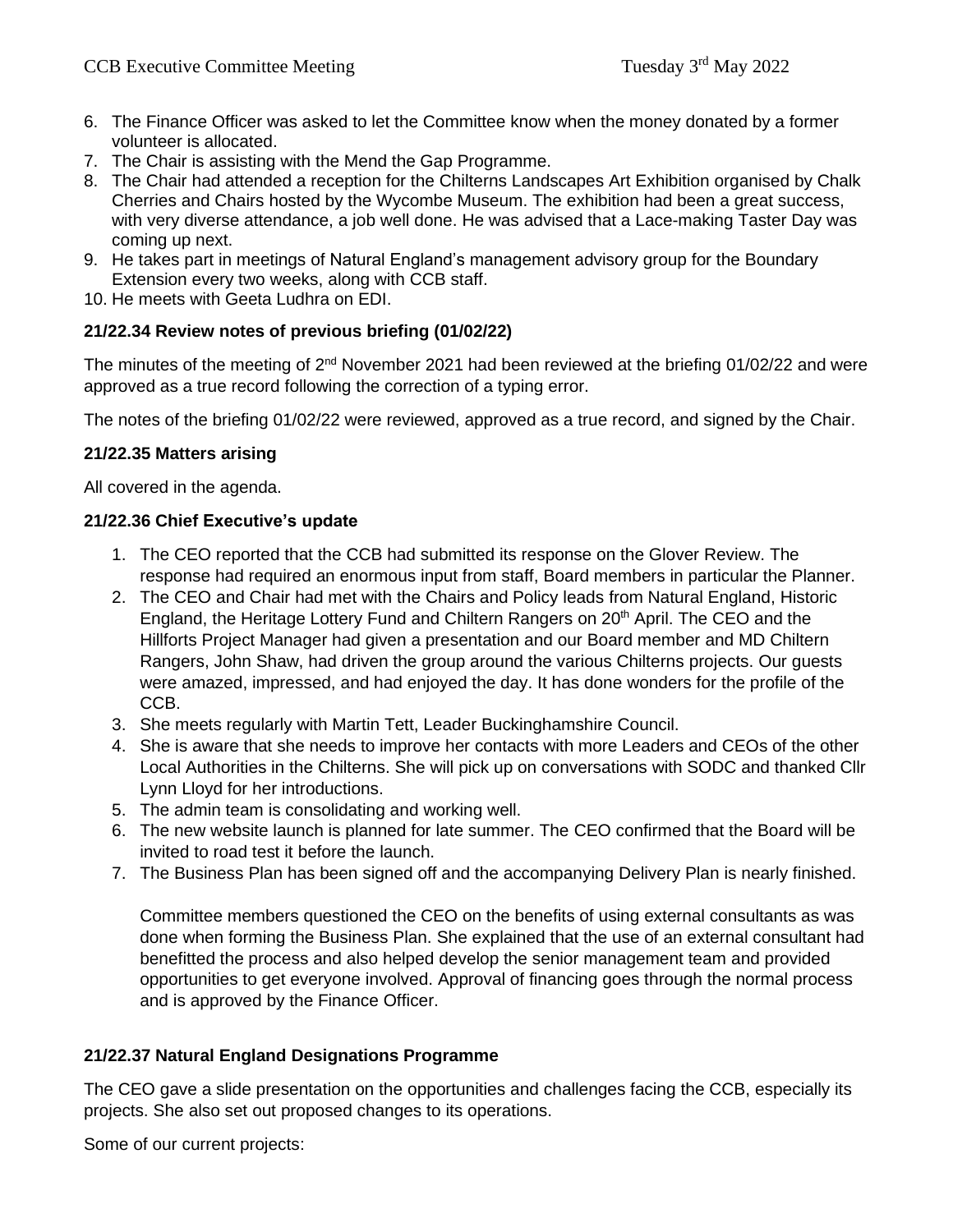The Committee discussed the issues and possible outcomes. There are always implications around funding, continuity, legacy, and capacity. The Committee agreed the CCB lacks resources to deliver its work.

The Chair found the conversation helpful, summarised the discussion and thanked members for their contributions. The Committee supported the CEO in her approach and agreed that some external assistance would benefit the organisation.

The Chair thanked the CEO for all her hard work.

### **1. The Committee NOTED the presentation.**

### **21/22.38 Finance Report and Budget Update**

The Finance Officer reported on the Core and Project activities for the year ending 31 March 2022.

1. Core income for the year was £636,670, higher than expected.

- a. It included an additional grant from Defra of £35,992
- b. Recharges to three programmes resulted in higher-than-expected revenue.
- c. And the previously reported legacy payment from a former volunteer £64,504, is now transferred to a specific reserve in memory of that volunteer.
- 2. Core expenditure for the year was £601,874 higher than budgeted.
	- a. Some cost saving resulting from staff working from home due to covid restrictions and landlord repairs.
	- b. Salary costs higher than budgeted because of timing of recruitment.
	- c. Management consultancy costs of £14,668, although authorised had not been budgeted for.
- 3. Project income received for the year was £1,084,703 and is lower than expected due to timing.
- 4. Project expenditure was £1,062,925. Again, timing plays a part in shortfalls and surpluses.

The figures presented are subject to adjustment once the year end reconciliations have been completed.

The Finance Officer and the CEO were thanked for their hard work.

## **1. The Committee NOTED the CCB financial position at 31 March 2022.**

#### **21/22.39 Governance Review**

The Deputy Chair reported that the T&F group had met 28 April 2022 to explore in principle the decisions made by the Board at its March meeting. The area discuss were:

- a. The Board and an Advisory Group structure, how to make it large enough to be inclusive, but small enough to be effective. A suggestion was wide as like a conference with topic groups. It was agreed to put discussion on hold until we know what Defra wants from us.
- b. There was consensus that the Executive Committee should retain its name.
- c. Decisions on projects as set out in the Business Plan.
- d. Planning Committee: the present definition of its functions is too narrow, and delegation is not clear. The setting up of an online system has highlighted a lack of inhouse technical capacity. Once up and running it will need bedding in. Terms of Reference in due course will be defined.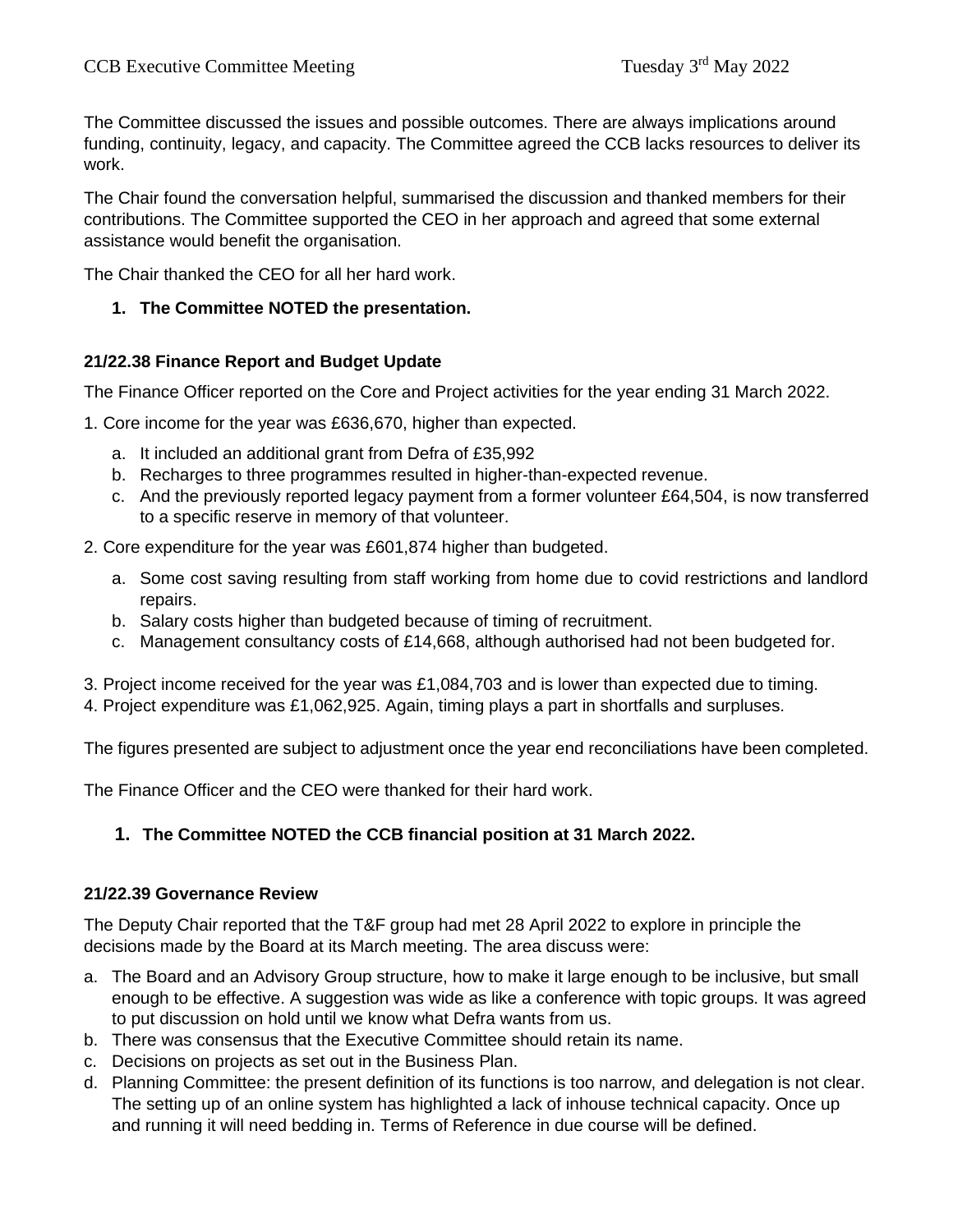e. All to be reported to the Board at the June meeting.

# **1. The Committee NOTED the update.**

# **21/22.40 EDI.**

The Chair informed the Committee that the EDI group is meeting next week.

**1. The Committee NOTED the upcoming meeting.**

# **21/22.41 Mend the Gap**

No updates to report.

## **21/22.42 Policies and Procedures**

The CEO reported this is being worked on.

## **21/22.43 Committee Membership**

The Chair informed the Committee that the HR Advisory Group will reconvene and will consist of the Chair, Deputy Chair, an Executive Committee Member (at present Cllr Lynn Lloyd), the CEO and the HR Advisor, Carol Hatcliff.

The Group have agreed to convene on Zoom on 4 May, the Clerk to set up the meeting and send out the invitations.

- **1. The Committee NOTED the reconvening of the HR Advisory Group.**
- **2. The Committee NOTED that the clerk will arrange the meeting of the HR Advisory group 4 May 2022.**

## **21/22.44 June Board meeting and AGM.**

The Chair informed the Committee that the next board meeting and AGM will be held 14 June 2022 at Berkhamsted Golf Club.

## **21/22.45 Any Urgent Business**

None.

# **Next meeting: 19th July 2022. Location TBC**